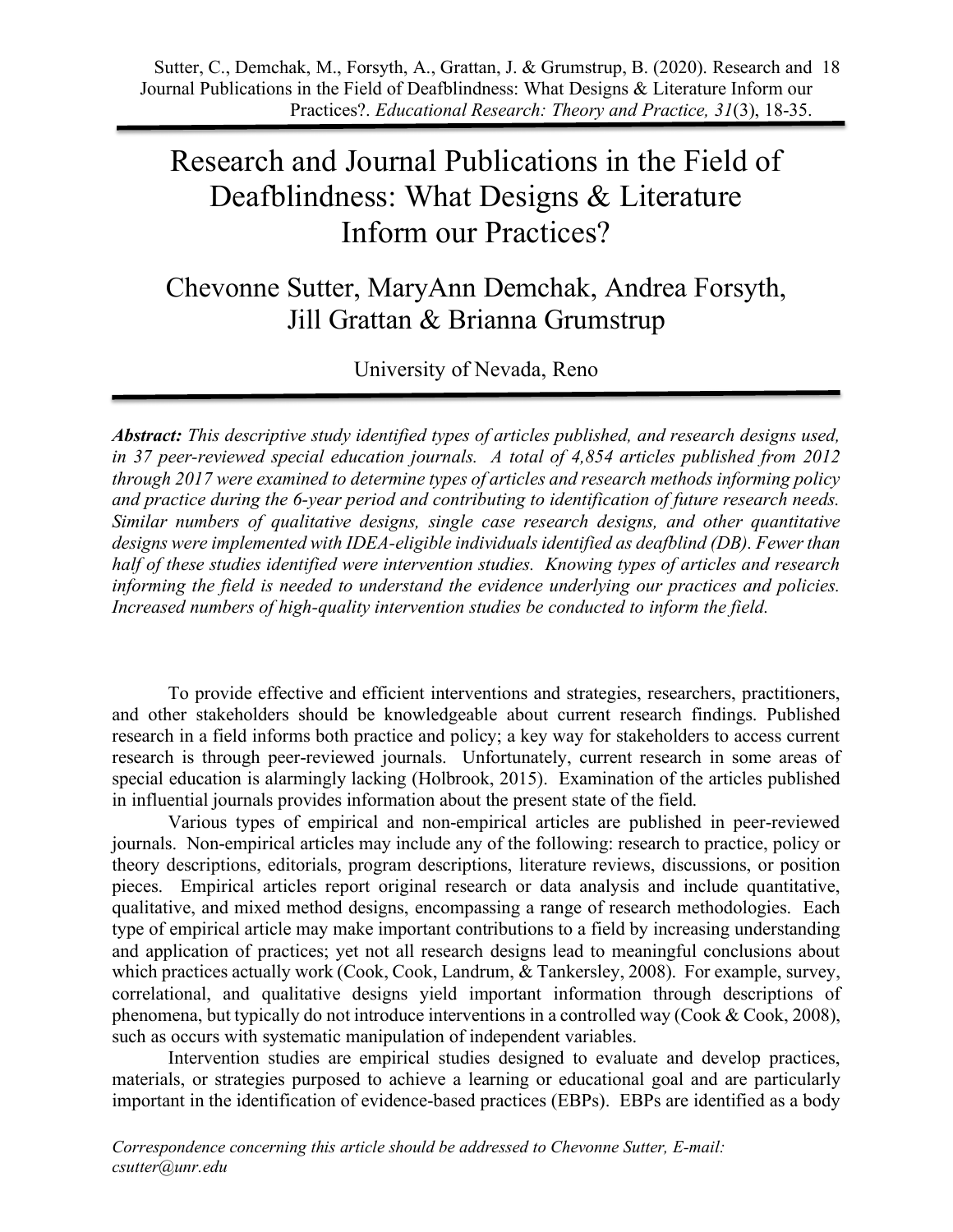of research is published and similar results accumulate in peer-reviewed journals, providing evidence regarding the impact of practices on outcomes. It is incumbent that researchers conduct studies that investigate current and new practices to ensure EBPs are identified, knowledge in the field evolves, and students have access to effective and efficient interventions, as practitioners are expected to implement EBPs as one way to increase student learning. Practice and policy need sound research data on which to base decisions (Carter et al., 2013).

Changes in research methodology have been noted in conjunction with an increased focus on EBPs and accountability. Hammond and Gast (2010) reported an increase in the number of single case research designs (SCRDs) in special education research over time, particularly an increase in multiple baseline and comparison designs. SCRDs are important to the identification of EBPs for a small population (Emerson, 2015), such as those who are deafblind, because group designs requiring large numbers of participants are impractical when potential participants are few.

As one example of the increasing emphasis on empirical research, a descriptive analysis of *Career Development and Transition for Exceptional Individuals* over a 35-year period showed an increase in empirical studies, from 26.1% in 1978 to 74.6% in 2012. Unfortunately, only 66 studies (24%) were reported as intervention studies, and only 25 (37.9%) of those 66 studies were described as using experimental methodology that was sufficient to make causal inferences about intervention outcomes (Carter et al., 2013). In another descriptive review, Parker (2009) specifically focused on SCRDs evaluating orientation and mobility interventions with individuals with deafblindness and identified only 13 studies between 1965 and 2007. Ivy and Hatton (2014) conducted a systematic review of response-prompting procedures to teach skill acquisition to individuals with little to no functional vision. They identified 22 studies using SCRDs published through 2012, 12 of which included participants with deafblindness. They conclude that while more rigorous research is beginning to be conducted in the field, much more is needed so that professionals can implement response prompting strategies effectively and efficiently. Parker and Ivy (2014) synthesized intervention research published between January 2000 and August 2013 focused on communication development in children with visual impairment and deafblindess. They identified 34 intervention studies during this time period, of which 13 included individuals with deafblindness. The authors conclude, similarly to the other reviews noted herein, that the intervention studies conducted are encouraging; yet, these studies need to be replicated "to provide evidence of their efficacy" (p.137). Although there has been an increase in intervention studies, numbers remain low. Ferrell, Bruce, and Luckner (2014) concluded that there is a "dire need" for research to improve educational practices for individuals with deafblindness.

## **PURPOSE OF STUDY**

The purpose of this descriptive study was to illuminate the types of articles published, and research designs used, in peer-reviewed special education journals from 2012 through 2017 to inform the field of deafblindness during this review period. Current information about the literature informing policy and practice is necessary to identify areas of need for future research. This study was part of a larger analysis that examined publication types related to all IDEA disability categories from 2012 through 2014 and was expanded to include key journals in the field of deafblindness from 2015 through 2017. A descriptive analysis was used to answer the following questions about articles published from 2012-2017:

1. What types of empirical and non-empirical articles were published in the field of deafblindness in targeted special education journals? Specifically, what were the percentages of empirical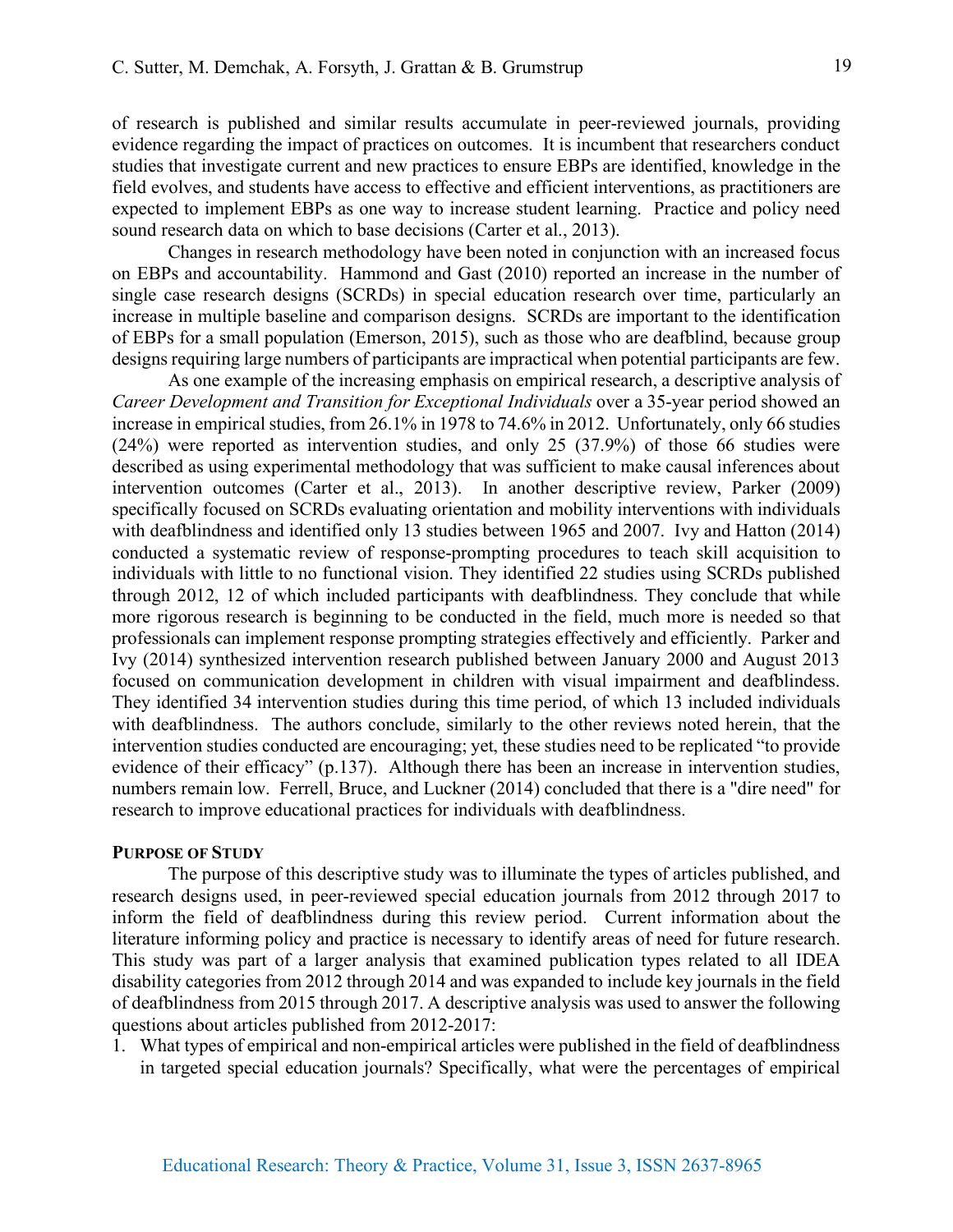articles focused on IDEA eligible participants, empirical articles focused on non-IDEA eligible participants, and non-empirical articles?

- 2. What types of research designs were used with IDEA-eligible participants with deafblindness? For SCRDs, what percentage of studies reported effect size measures and what effect size measures were used?
- 3. What percentage of empirical studies focused on IDEA-eligible participants with deafblindness were intervention studies? What research methodologies were used for intervention studies?

## **METHOD**

We followed an approach similar to other descriptive studies focusing on descriptions of publications in special education (e.g., Dunlap, Clarke, & Steiner, 1999; Mastropieri et al., 2009; McFarland, Williams, & Miciak, 2013). Each of these research teams followed a process of identifying journals, types of articles, types of research, and other variables of interest. For example, Dunlap et al. (1999) in their review on behavioral and developmental disabilities relied on a database search and nominated journals. Mastropieri et al. (2009) categorized articles into various groupings such as research, practice papers, reviews, etc. Dunlap and colleagues also used a similar criterion as in the present study in that they required at least one participant identified with the disability of interest be included in studies to be coded.

Initially, this descriptive study focused on all articles published from 2012 through 2014 from targeted disability-related journals across all IDEA disability categories. Additional articles published from 2015 through 2017 in key journals in deafblindness were reviewed for a more extensive picture of current publications on deafblindness. Expanding the study to include an additional three years of articles in key journals potentially resulted in a more comprehensive as well as more current representation of the literature in the area of deafblindness. One study was identified through an ancestral search of references. In total, 4,854 articles from 37 journals (i.e., every article in each volume) over the 6-year period (i.e., 2012-2017) were reviewed.

## **SEARCH PROCEDURES**

To select the journals, we searched four databases (i.e., ERIC, Education Research Complete, Education Full Text, PsycINFO) to identify disability-related journals published in the United States. Additional journals were identified by reviewing professional organizations for publications and conferring with experts/researchers. The Council for Exceptional Children contributes general journals along with sub-division journals specific to IDEA disability categories. Other professional organizations with included journals are the American Association on Intellectual & Developmental Disabilities, TASH, American Council on Rural Special Education, and the American Speech-Language-Hearing Association. Experts in special education and disability studies identified journals they believed to make significant contributions to their fields (contacts available from second author upon request). To be included in this study, journals were required to meet these criteria: (a) focus on disabilities, as evidenced by the professional organizations, experts, and search terms related to IDEA disability categories; (b) peer-reviewed; and (c) published in the United States (with the exception of *Journal of Deafblind Studies on Communication* due to its unique and specific focus on deafblindness, the disability category of interest). (See Appendix for identified journals.) The selected journals do not represent an exhaustive list of possible journals addressing disability research, and specifically the area of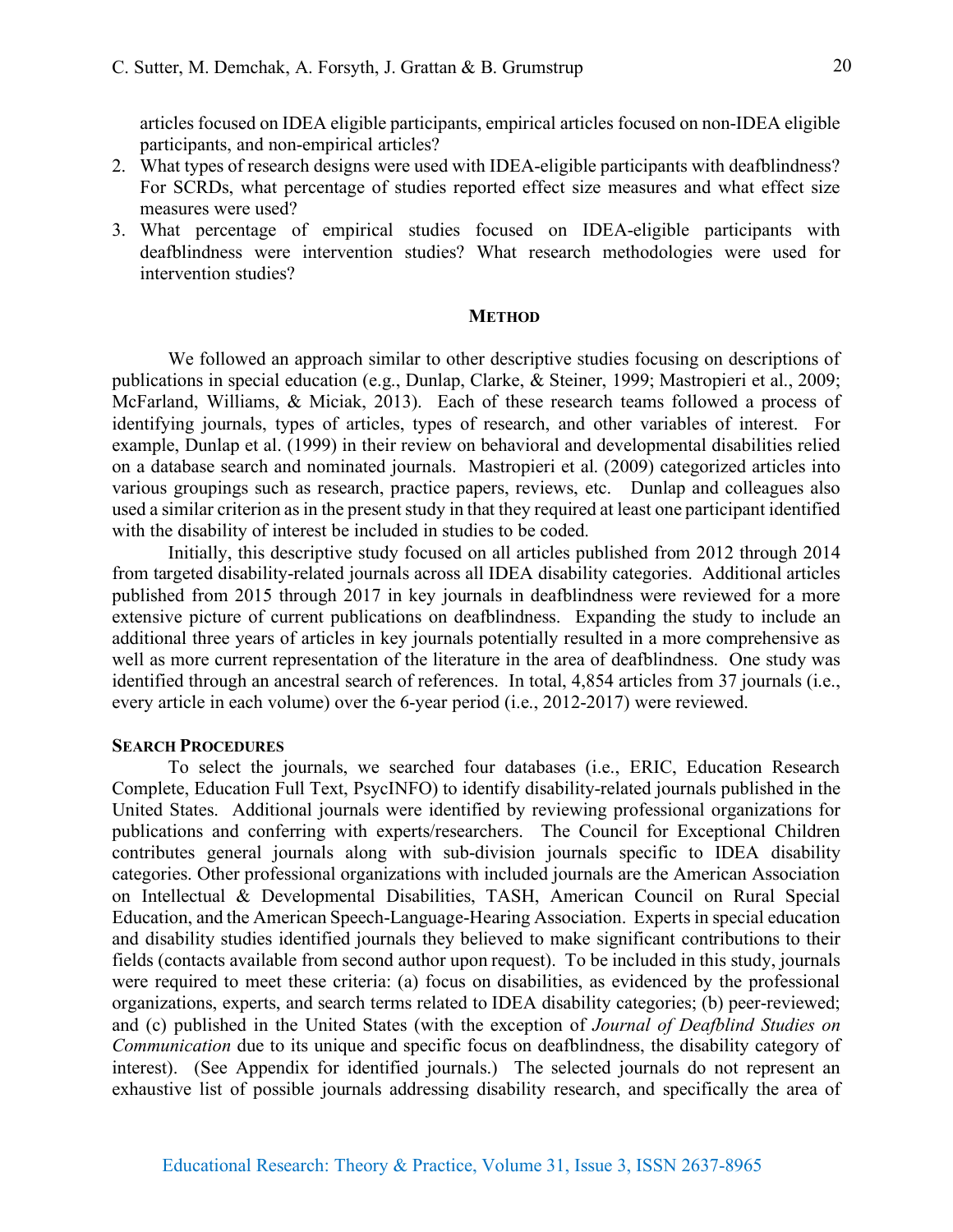deafblindness. Other English Language journals could include relevant articles; however, using search criteria analogous to other similar descriptive studies (e.g., Dunlap et al., 1999; Mastropieri et al., 2009; McFarland et al., 2013) increases the confidence that published research related to deafblindness was broadly searched.

## **PROCESS**

**KEY TERMS.** To clarify the decision-making process, key terms were defined. "Empirical" studies were defined as those reporting original research utilizing any type of quantitative, qualitative, or mixed method research design. Descriptions of research designs in these areas were developed in conjunction with professors teaching graduate research methodology courses (J. Pennington, personal communication, February 10, 2015; C. Maddux, personal communication, February 26, 2015) and through review of educational research textbooks (e.g., Mills & Gay, 2016). "Non-empirical" articles were defined as those not reporting original research, including narrative reviews, opinions, editorials, personal experiences, conceptual papers, discussions, research-to-practice articles, and program descriptions.

Individuals, birth through 21 years of age, were defined as having a disability if they were identified under an IDEA category or if their disability was clinically diagnosed. For the purpose of this study, the IDEA category "multiple impairments" was used to describe a participant identified as having more than one disability under IDEA. "Deafblindness" was defined as a participant specifically identified as deafblind or if the participant description stated impairments in both vision and hearing, even if the term "deafblind" was not used. Many empirical studies published in the targeted journals included participants who were not eligible for services under IDEA. Studies that included adults with disabilities, parents, service providers, university students, children with typical development, and others were described as "empirical non-IDEA participants." "Intervention studies" were defined as empirical studies utilizing any design that tested an intervention, program, or strategy aimed to improve student performance.

**DECISION –MAKING PROCESS: ARTICLE COMPONENTS REVIEWED AND CODED.** The initial review process is depicted in Figure 1. For each article, a complete citation was documented, type of article (i.e., empirical or non-empirical), and the purpose or category of the article if it was non-empirical. Empirical articles that did not focus on a group identified under IDEA were sub-divided into categories (i.e., adults with disabilities, typical and at-risk children, parents, service providers, university students, college professors, adults without disabilities, assessment measures, and other). Non-empirical articles and those in the non-IDEA category were not analyzed for specific type of publication or study design, as the primary focus of this study was research related to children with disabilities who were eligible for services under IDEA. A second review of non-empirical articles and those in the non-IDEA category was conducted to identify articles in these categories targeting deafblindness.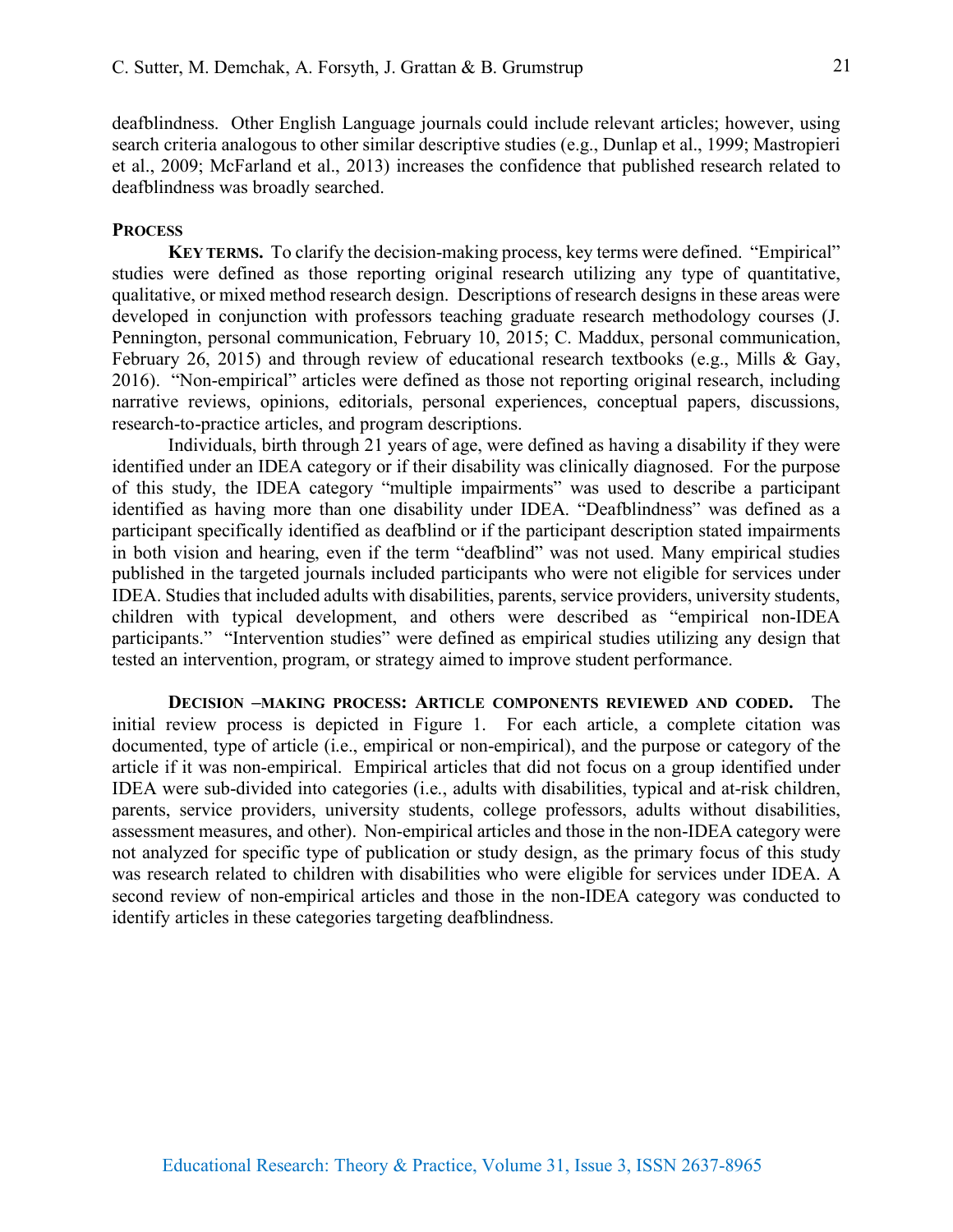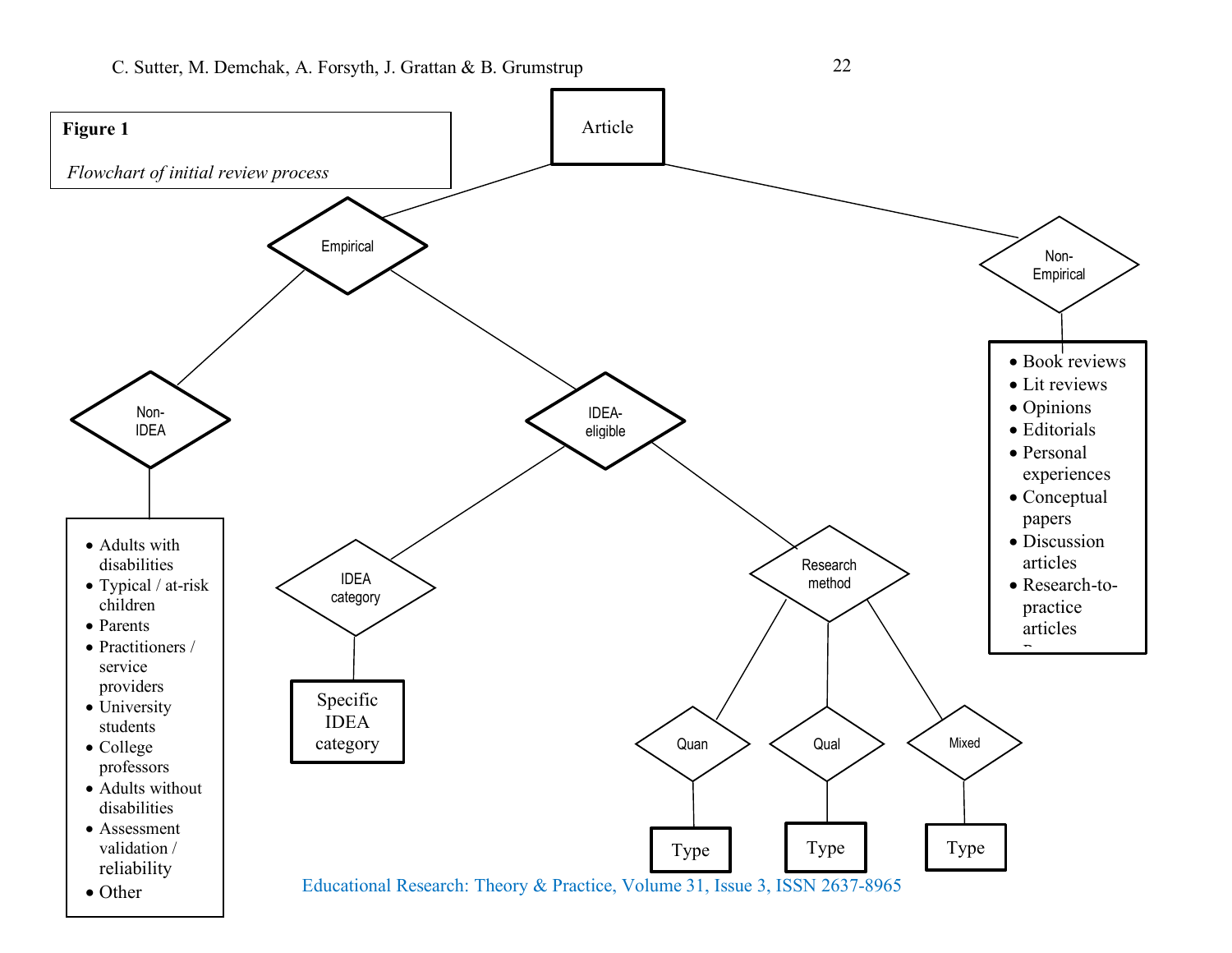Empirical articles targeting populations identified under IDEA were further analyzed by IDEA category and status as an intervention study. To be included in the present study, at least one participant had to be identified as deafblind. Subsequently, these empirical articles were coded by research method (i.e., quantitative, qualitative, or mixed method designs). Each method was further sub-divided into specific types of designs (see Table 1). In addition, for SCRDs, reported effect size measures were recorded. After the components of each article were coded, all articles reviewed from 2012 through 2017 were tallied by the categories described above for each journal.

An initial reliability check resulted in inter-rater reliability of 99% (range of 92-100%) for coding the category for each article. Subsequently, one reviewer initially coded all targeted components for each article classified as empirical, with a focus on participants identified as deafblind. For inter-rater reliability, a second reviewer than independently checked each component of each of these articles. Inter-rater reliability was  $92\%$  (range of  $80 - 100\%$ ) for coding of individual articles following a point-by-point comparison. The two reviewers, with the assistance of a third reviewer if necessary, discussed any disagreements and reexamined articles to resolve differences and reach 100% consensus.

#### **RESULTS**

#### **TYPES OF ALL ARTICLES PUBLISHED**

To answer Research Question 1, we calculated the percentages of empirical studies focused on IDEA eligible and non-IDEA eligible participants and non-empirical articles published in the five key journals identified in the area of deafblindness for the 6-year review period. It is noteworthy that the *Journal of Visual Impairment and Blindness* published a special issue on deafblindness in 2016, leading to an uncharacteristically high number of articles featuring deafblindness during the review period. A total of 96 articles targeting deafblindness were identified, including 42 empirical studies (43.8%) with individuals with deafblindness who were eligible for special education services under IDEA, 20 empirical studies (20.8%) with individuals who were not eligible for services under IDEA (e.g., parents, adults, practitioners), and 34 nonempirical articles (35.4%). Discussion articles (10.4%, n=10) were the most frequently published, followed by conceptual papers  $(7.3\%, n=7)$ , editorials  $(6.3\%, n=6)$ , literature reviews  $(5.2\%, n=5)$ , program descriptions and book reviews (2.1% each, n=2), and film reviews and research to practice articles  $(1\%$  each,  $n=1$ ).

## **TYPES OF RESEARCH DESIGNS USED WITH CHILDREN WHO ARE DEAFBLIND**

To answer Research Question 2, we compiled all empirical studies conducted in the 37 targeted journals between 2012 and 2017. A total of 42 empirical studies included children with deafblindness (see Appendix). A similar number of studies used qualitative designs, SCRDs, and other quantitative designs during this period (see Table 1 for descriptions of designs). Qualitative designs were used with slightly less frequency than both SCRDs and other quantitative designs  $(31\%, n=13)$ . Most qualitative designs were case studies  $(23.8\%, n=10)$ ), followed by narrative analysis, grounded theory and action research (each 2.4%, n=1).

SCRDs constituted 33.3% (n=14) of research designs during the 6-year period, only slightly greater than the number of qualitative designs. Combined designs were the most frequently used SCRD (7.1%, n=3), with multiple baseline, multi-element, reversal or withdrawal designs, and other designs following at 4.8% (n=2) of research studies each. Multiple probe and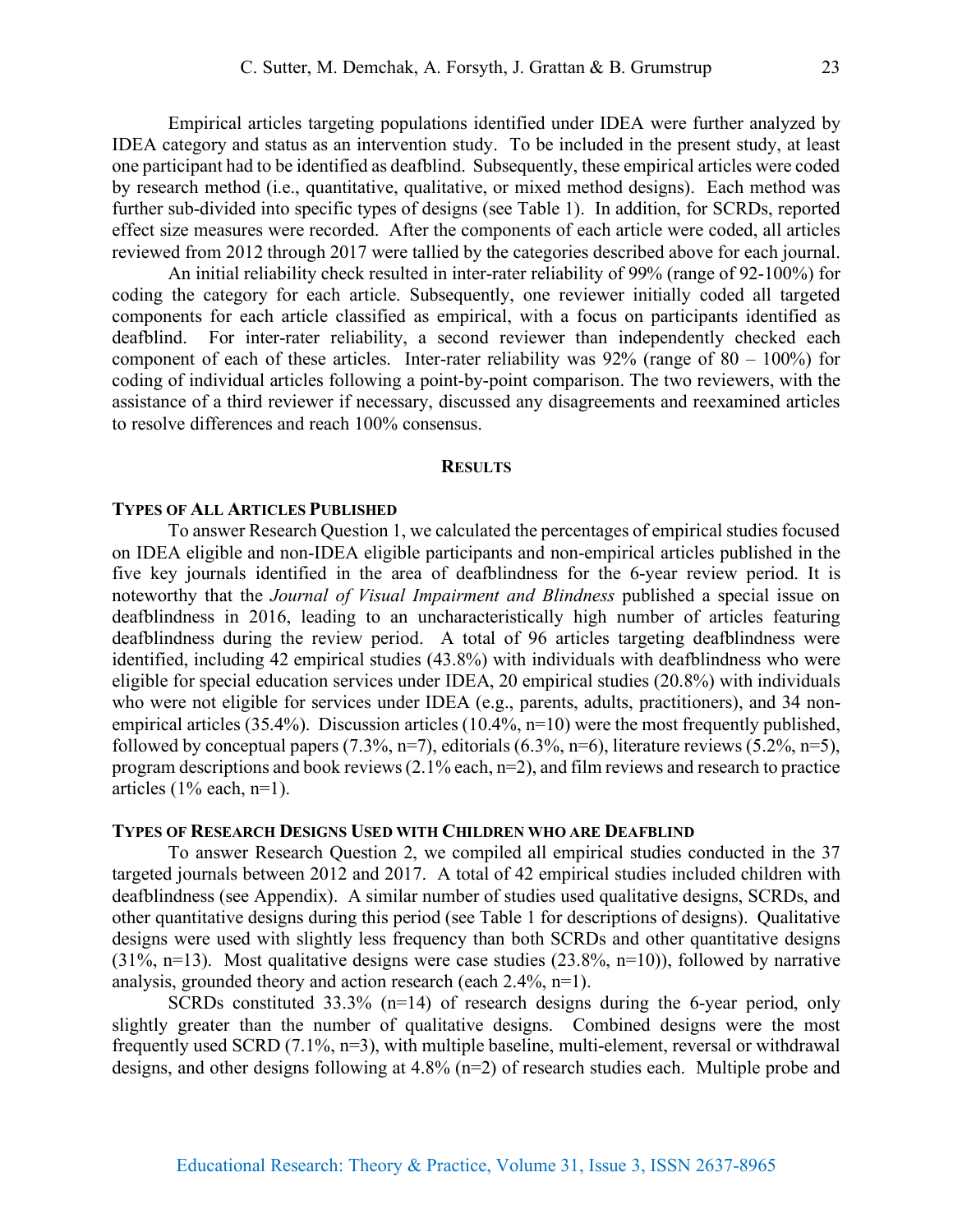alternating treatment designs were used in 2.4% (n=1) of all research designs. No other SCRDs were represented in the reviewed literature for this population during the review period.

## **Table 1**

*Research designs coded in reviewed studies*

| Quantitative       | <b>Single Case</b>      |                            | <b>Mixed Method</b> |
|--------------------|-------------------------|----------------------------|---------------------|
| <b>Designs</b>     | <b>Research Designs</b> | <b>Qualitative Designs</b> | <b>Designs</b>      |
| True experimental  | Multiple baseline       | Grounded theory            | Convergent parallel |
|                    |                         |                            | (or concurrent or   |
|                    |                         |                            | triangulation)      |
|                    |                         |                            | $(QUAN + QUAL)$     |
| Quasi-experimental | Nonconcurrent           | Ethnography                | Explanatory         |
|                    | multiple baseline       |                            | sequential (QUAN -  |
|                    |                         |                            | qual)               |
| Between groups     | Multiple probe          | Case study                 | Exploratory         |
| factorial designs  |                         |                            | sequential (QUAL -  |
|                    |                         |                            | quan)               |
| Within group       | Nonconcurrent           | Basic interpretive         | Embedded or nested  |
| factorial designs  | multiple probe          |                            |                     |
| Within group time  | Alternating treatment   | Narrative analysis         | Transformative      |
| series             | and adapted             |                            |                     |
|                    | alternating             |                            |                     |
|                    | treatments              |                            |                     |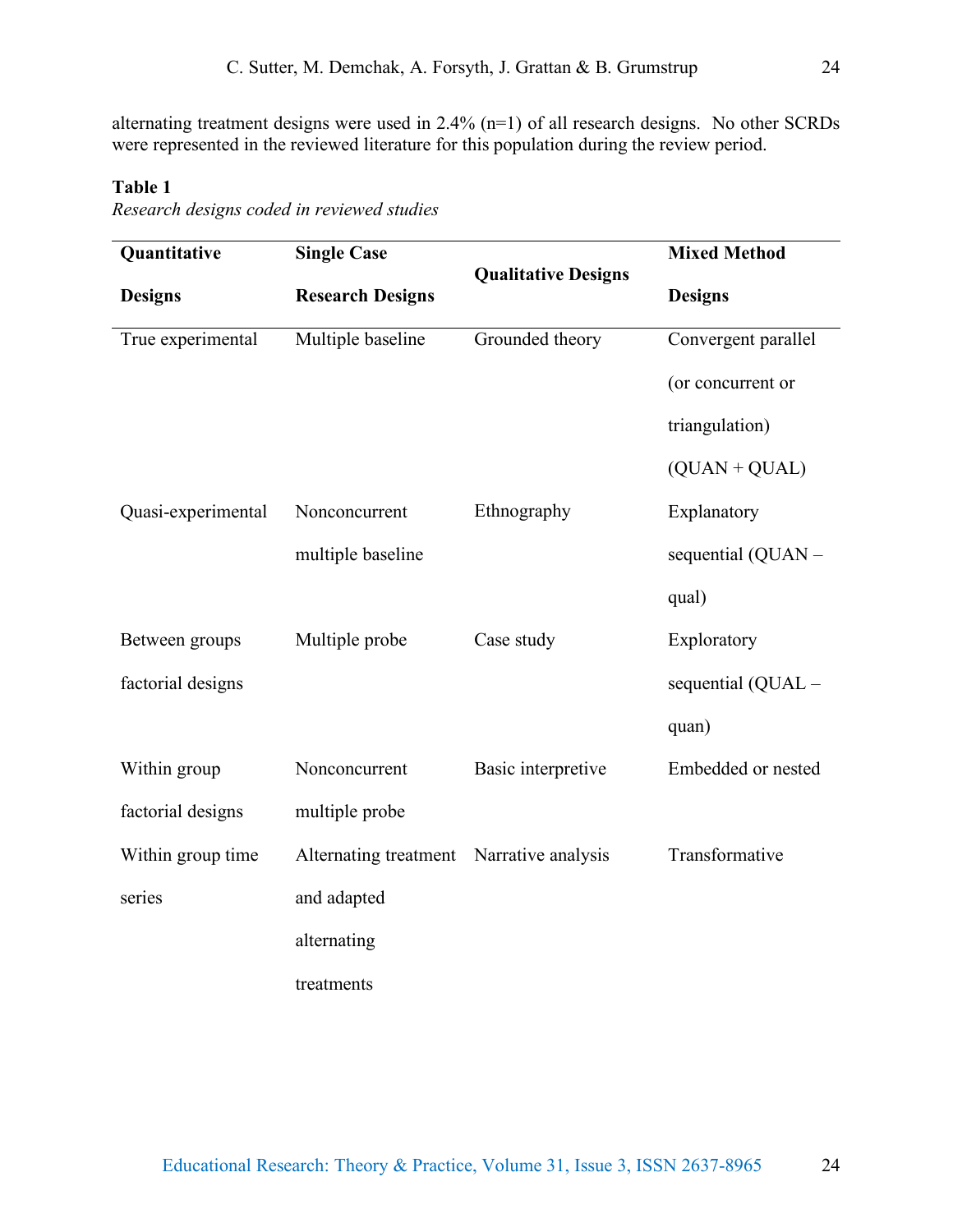| Within group        | Multi-element and   | Critical qualitative | Other (specified) |
|---------------------|---------------------|----------------------|-------------------|
| repeated measures   | adapted multi-      |                      |                   |
|                     | element             |                      |                   |
| Regression analyses | Reversal /          | Post-modern          |                   |
|                     | withdrawal / ABAB   |                      |                   |
| Comparative designs | Parallel treatments | Phenomenological     |                   |
| Correlational       | Changing criterion  |                      |                   |
| Cross-sectional     | Simultaneous        |                      |                   |
| survey              | treatment design    |                      |                   |
| Longitudinal survey | Concurrent chains   |                      |                   |
| Descriptive         | Combinations        |                      |                   |
| Meta-analysis       | Other (specified)   |                      |                   |
| Systematic reviews  |                     |                      |                   |
| Combinations        |                     |                      |                   |
| Other (specified)   |                     |                      |                   |

Due to the recent emphasis on reporting effect size measures for SCRDs as a standardized method of reporting the amount of improvement (Parker, Vannest, Davis, & Sauber, 2011), reported effect size measures were described. Only 21.4% (n=3) of SCRD studies focusing on children with deafblindness reported any effect size measures. Nonoverlap of all pairs was reported as an effect size measure in 14.3% (n=2) of the reviewed studies; overlapping data was used as an effect size measure in 7.1% (n=1) of SCRD studies.

In addition to SCRDs, other quantitative designs were used in  $35.7\%$  (n=15) of reviewed research studies. A majority of these were regression analyses, conducted in 21.4% (n=9) of studies. Quantitative studies that employed descriptive designs totaled 4.8% (n=2) of studies, while comparative studies totaled  $9.5\%$  (n=4). No other quantitative methodologies (e.g., surveys, group experimental designs, correlational designs) were used with this population during this period. Similarly, no studies targeting participants with deafblindness used mixed method designs.

## **RESEARCH METHODOLOGIES OF INTERVENTION STUDIES**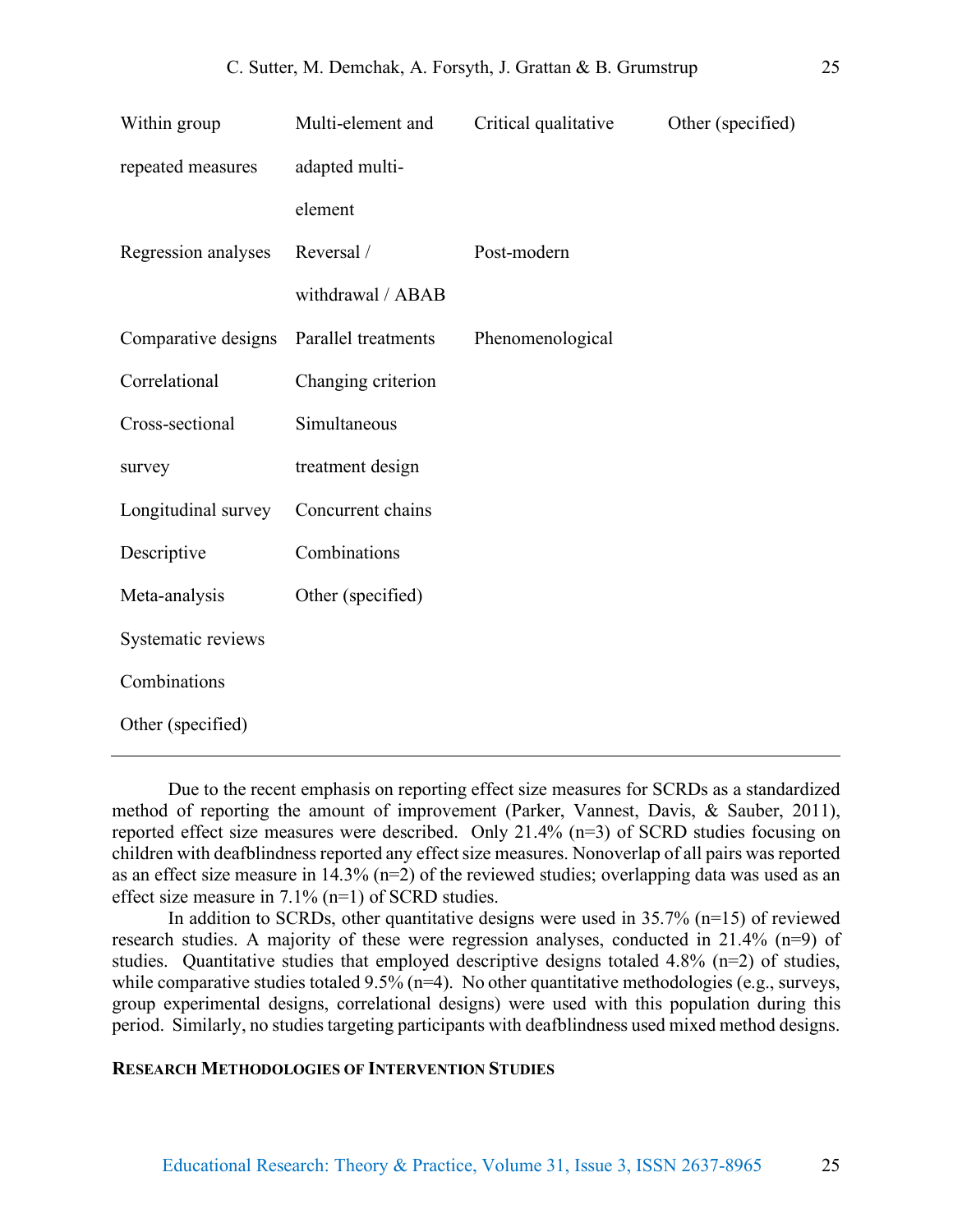To answer Research Question 3 regarding the percentage of empirical studies that evaluated the effects of interventions implemented with children with deafblindness, and the research methodologies that were used, we examined the empirical studies identified in Research Question 1. Of the 42 empirical studies identified through Research Question 1 criteria, only 17 were intervention studies, fewer than half of the total number of empirical studies. As might be expected given the small population of individuals who are deafblind and their diverse characteristics, a large majority of these intervention studies used SCRDs (82.4%, n=14). The remaining three intervention studies used qualitative designs (17.6%, n=3). No intervention studies were conducted using experimental group designs.

## **COMPARISON OF PERCENTAGE OF STUDIES TO PERCENTAGE OF STUDENTS PER DISABILITY CATEGORY**

In 2013 to 2014 individuals who qualified for special education services under the category of deafblind comprised 0.02% of all individuals receiving services under IDEA (U.S. Department of Education, National Center for Education Statistics, 2016; see Figure 2). In 2015 to 2016 individuals who were deafblind were 0.01% of the population served under IDEA (U.S. Department of Education. Institute of Education Sciences, National Center for Education Statistics, 2017). At the onset of the review period, the National Center on Deaf-Blindness (NCDB; 2015) reported the percentage of individuals who were deafblind served in 2013 to 2014 was 0.15% of the IDEA eligible population, or 9,454 individuals. The NCDB count was approximately 9.5 times higher than the IDEA count for the corresponding time period. This discrepancy can be attributed to many individuals with deafblindness being reported under multiple impairments or other primary disabilities under IDEA. It is important to note that the NCDB count is relatively stable. In 2017, the most recent year for which the NCDB count is available, the total number had increased to 10,000 (NCDB, 2017); an increase of only 546 children in three years. The category of deafblindness appears to be over-represented in the research literature as compared to both counts, as 0.4% of all empirical studies in the 37 reviewed journals included children who were deafblind between 2012 and 2017 (i.e., IDEA or NCDB).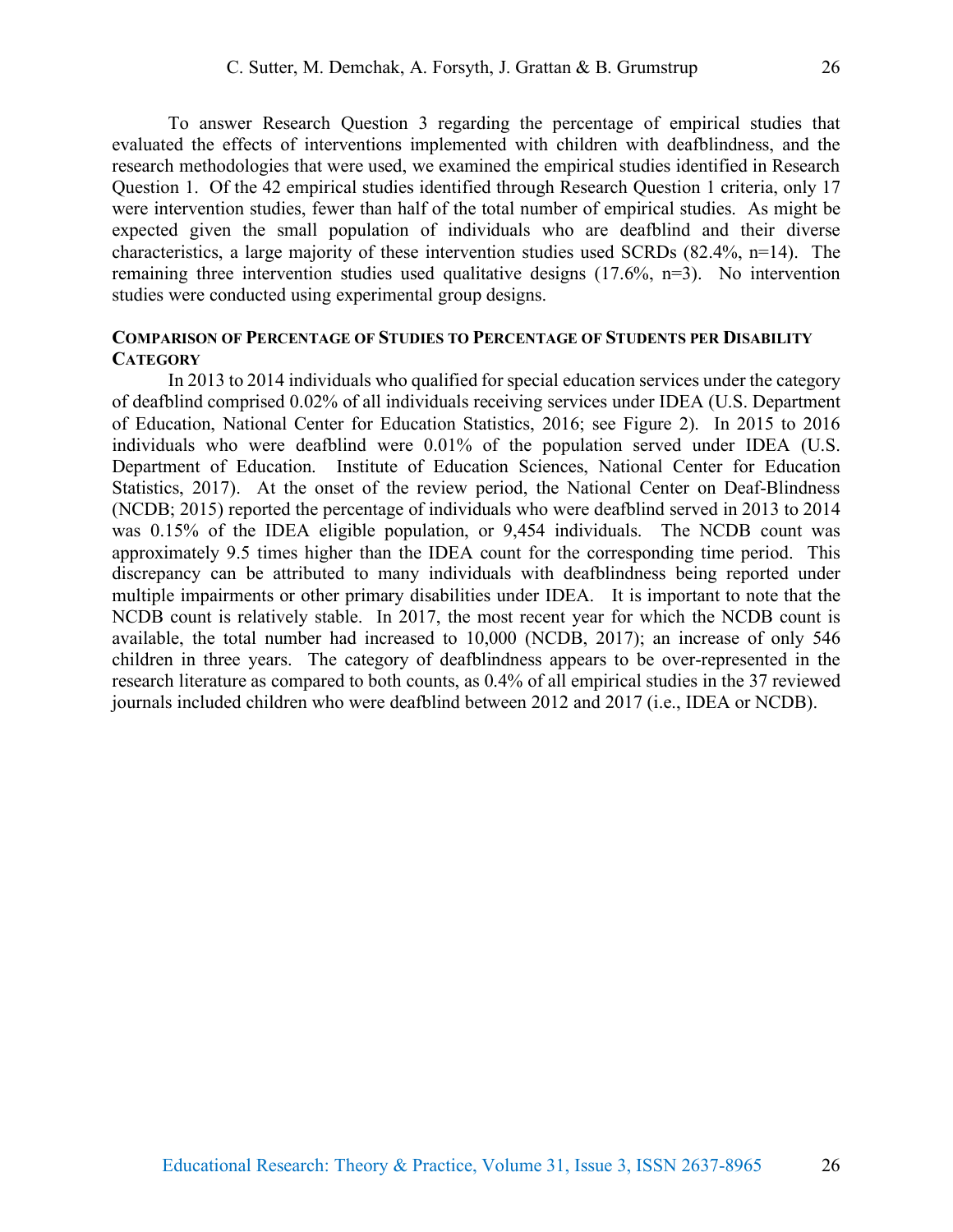## **Figure 2**





*Note:* AU, autism; DB, deafblind; DD, developmental delay; ED, emotional or behavioral disorder; HI, hearing impairment; ID, intellectual disability; MI, multiple impairment; OI, orthopedic impairment; OHI, other health impairment; SLD, specific learning disability; SLI, speech or language impairment; TBI, traumatic brain injury; VI, vision impairment.

#### **DISCUSSION**

While prior descriptive studies have reported research and publication trends in areas of special education, most have been limited to a specific journal or type of publication (e.g., a particular research methodology). Our large-scale review provides a unique snapshot of the literature that currently informs the field of deafblindness. Of the 96 identified publications in deafblindness*,* 58 were empirical studies. It was encouraging to find that nearly two-thirds of the publications in deafblindness identified in this study were empirical studies, which aligns with the focus in the field of special education on using evidence and data to support practice and policy. The fact that the majority of the publications were empirical may signal a trend toward increased investigation of research-based practices.

Deafblindness is well-represented in the literature proportionate to the number of individuals who are deafblind, but the small number of intervention studies published has, thus far, prevented the identification of a single EBP being identified (Ferrell et al., 2014). Although the numbers appear to indicate that research is over-represented in comparison with the number of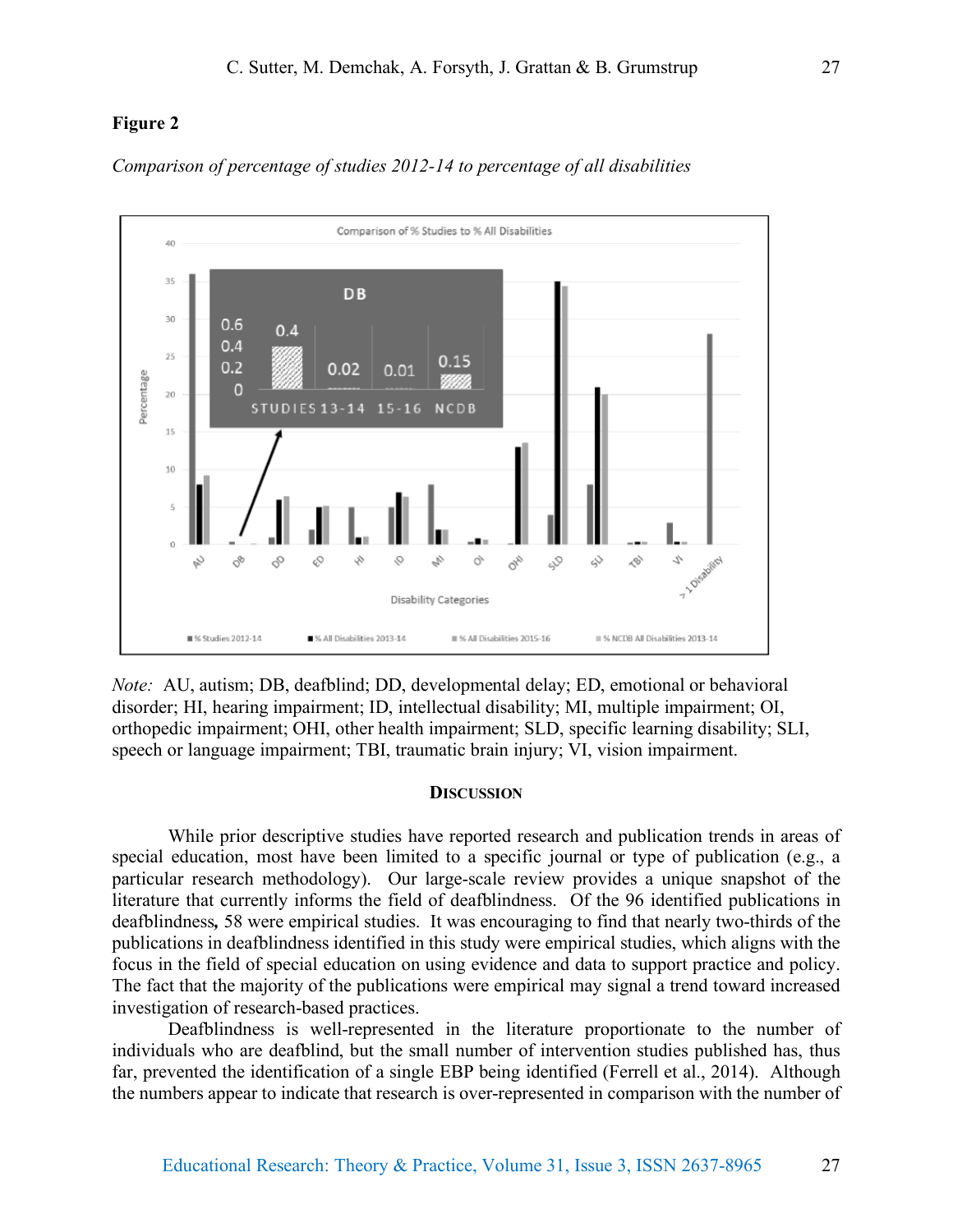identified students, we do not actually have sufficient research in the field. We need a much larger number of experimental studies investigating interventions in order to accumulate a body of research to determine what instructional strategies work with this population. The targeted journals included only 17 intervention studies during the 6-year review period. This small body of literature is a call to increase research that meets quality indicators (What Works Clearinghouse, 2020) to identify EBPs. In addition, those practices that are currently being used in the field should be examined to ensure that they continue to be applicable to the population and their needs, and to determine if they are supported by high-quality research.

The majority of intervention studies (14 of 17 studies) employed SCRDs. Given the heterogeneity of those identified with deafblindness, it is not surprising that the majority of intervention studies used SCRDs to evaluate the relationship between independent variables and outcomes. Recently, there has been an increased call to present effect sizes for findings of SCRDs (e.g., Parker et al., 2005; Parker et al., 2011). Given this increased emphasis, reported effect size measures for SCRDs were coded. The vast majority of SCRD studies did not report effect size (82.4%). The most commonly reported effect size measure was nonoverlap of all pairs (11.8% of SCRDs,  $n=2$ ), followed by overlapping data as an effect size measure in 5.9% ( $n=1$ ) of studies. The overall lack of effect size measures for SCRDs in the field of deafblindness is potentially problematic in that these measures are powerful when synthesizing findings across studies (Rakap, 2015). However, effect sizes can be calculated post-hoc by researchers conducting systematic reviews.

Even though qualitative studies cannot test an intervention as can an experimental study using a group design or SCRD, there were three qualitative studies that targeted an intervention and provided a description of perceived outcomes credited to the studied strategies. Even though causation cannot be attributed to an intervention studied through a qualitative study, we included these studies as intervention studies in that they can contribute to practices in the field of deafblindness. Parker and Ivy (2014) similarly included qualitative studies in their literature review if they evaluated an intervention and reported student data on an outcome attributed to the intervention. It is possible that other researchers with a narrower definition of intervention requiring experimental control would not include qualitative studies. Given the small number of intervention studies, we chose to code these qualitative studies as intervention studies due to the potential contributions they can make to the field (e.g., additional research investigating procedures through experimental designs).

Qualitative research was a frequently used methodology during the review period, with 31% of studies employing this approach. This particular methodology might have been prominent in order to study phenomena such as communication or relationships in natural environments. Qualitative research methods, such as case studies, might be most appropriate for answering research questions related to understanding phenomena or lived experiences; the focus of research in deafblindness often is on qualitatively understanding such experiences.

The relatively high number of studies using regression analyses should be viewed with the knowledge that many of these studies examined multiple variables, with disability category as one, and included large sample populations across multiple disability categories. It is important to recall that for the purposes of our study, all studies that included at least one individual who qualified for special education services under the IDEA category of deafblind were included for analysis. Thus, regression analyses were included in the present analysis if it was reported that students with deafblindness were included, although the majority of participants represented may have qualified for special education services under other disability categories. As a research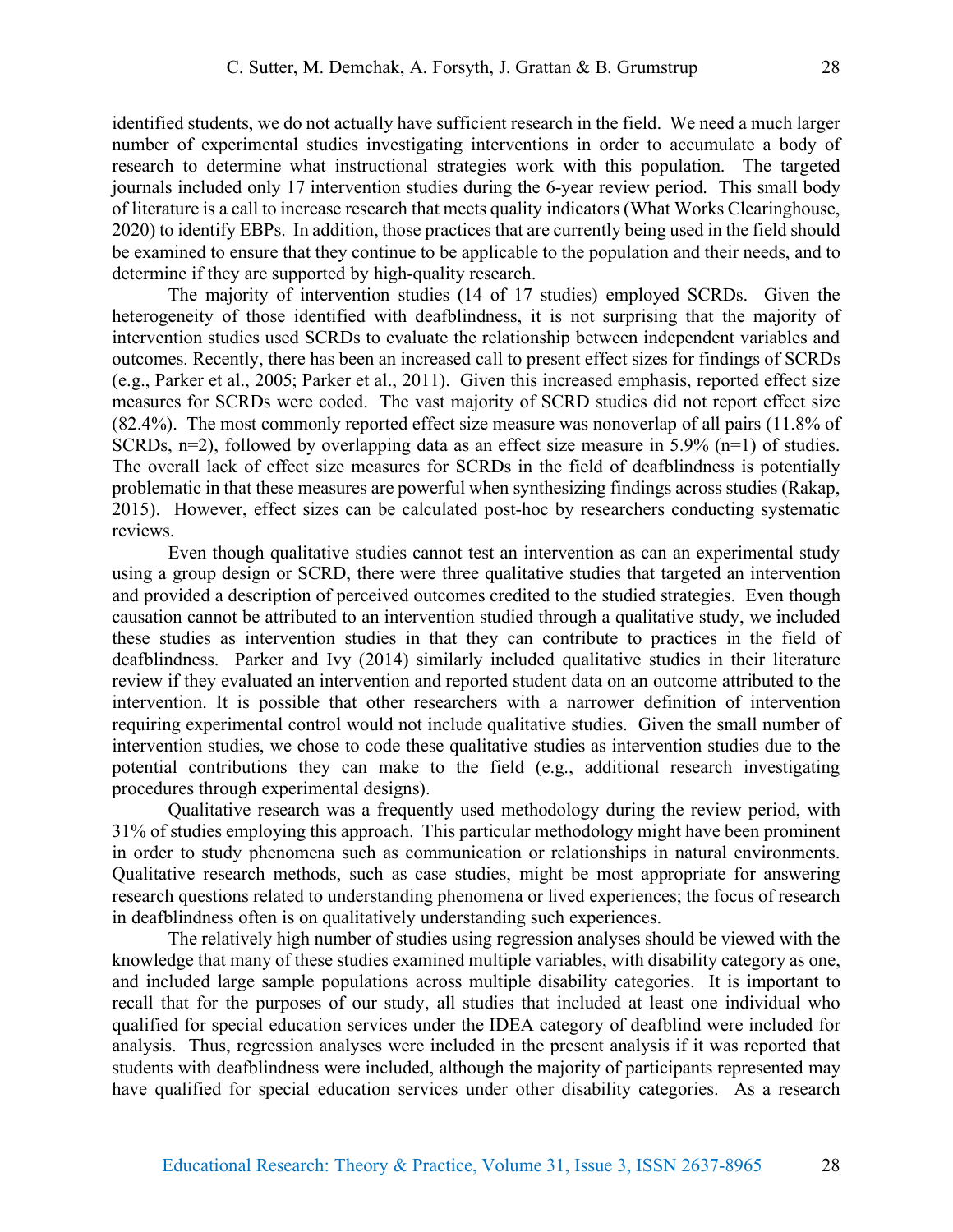design, regression analysis may appear to be over-represented in the field of deafblindness because of the relatively large number of studies in which one, or a few, participants were identified as deafblind.

## **PRACTITIONER IMPLICATIONS**

When there is a choice among interventions, practitioners should select those that have been demonstrated through high quality research to be most effective and efficient, so that students achieve positive outcomes. Typically, EBPs have the highest level of evidence supporting the relationship between their implementation and change in measured behavior. EBPs should be selected for implementation when they are an appropriate match to student and setting characteristics. However, as noted, currently, more research needs to be done to identify EBPs in the field of deafblindness. While this makes intervention selection more difficult, understanding how different types of articles and studies contribute to the field can help guide practitioners in their application to practice. Each experimental design and article type have different purposes and strengths about which practitioners should be knowledgeable so that the information from these different publications is appropriately used.

Single case and group research designs have utility in evaluating causal effects of an intervention on outcomes (Cook et al., 2008). Intervention studies using these designs may provide beneficial information about the effects of an intervention. This study identified no group designs evaluating interventions; the majority of intervention studies used SCRDs. Based on these results and previous literature on the usefulness of SCRDS for low-incidence populations (Emerson, 2015), practitioners looking for studies evaluating interventions should be prepared to find primarily SCRD studies. Thus, it might be important for university training programs (e.g., orientation and mobility, teachers of visually impaired) to offer content on understanding SCRDs as well as how to construct and use these designs. Coursework might emphasize published recommendations about evaluating SCRDs, such as those published by the What Works Clearinghouse (2020), as it would lead to understanding this specific research methodology.

Practitioners may gather other important information from additional types of articles. Qualitative studies are often used to answer "how" and "why" questions. The rich description reported can point to similarities and differences among variables in the study setting and participants and those of other settings and participants, thereby showing how the results may be applicable to another similar context. It can also uncover important processes and interactions relevant to instruction. Other research designs, such as correlational, descriptive, surveys, and some mixed-method studies, report information that is summary, or points to relationships between identified variables (Cook & Cook, 2008). Non-empirical articles can inform readers of important or new issues, products, and policies, in the field. They may also provide practitioners with helpful information on how to implement programs (e.g., research-to-practice articles).

## **LIMITATIONS**

Although we reviewed 4,854 studies across 37 special education journals, the selection method did not lead to the inclusion of all published journals. Including additional journals could have altered the results if one of those journals had a composition of articles that was substantially different in type from the journals included. Similarly, with the exception of *Journal of Deafblind Studies on Communication* due to its specific focus on the population of interest (i.e., deafblindness), journals published in the U.S. were targeted for review of published articles; including international journals might have led to a greater number of articles targeting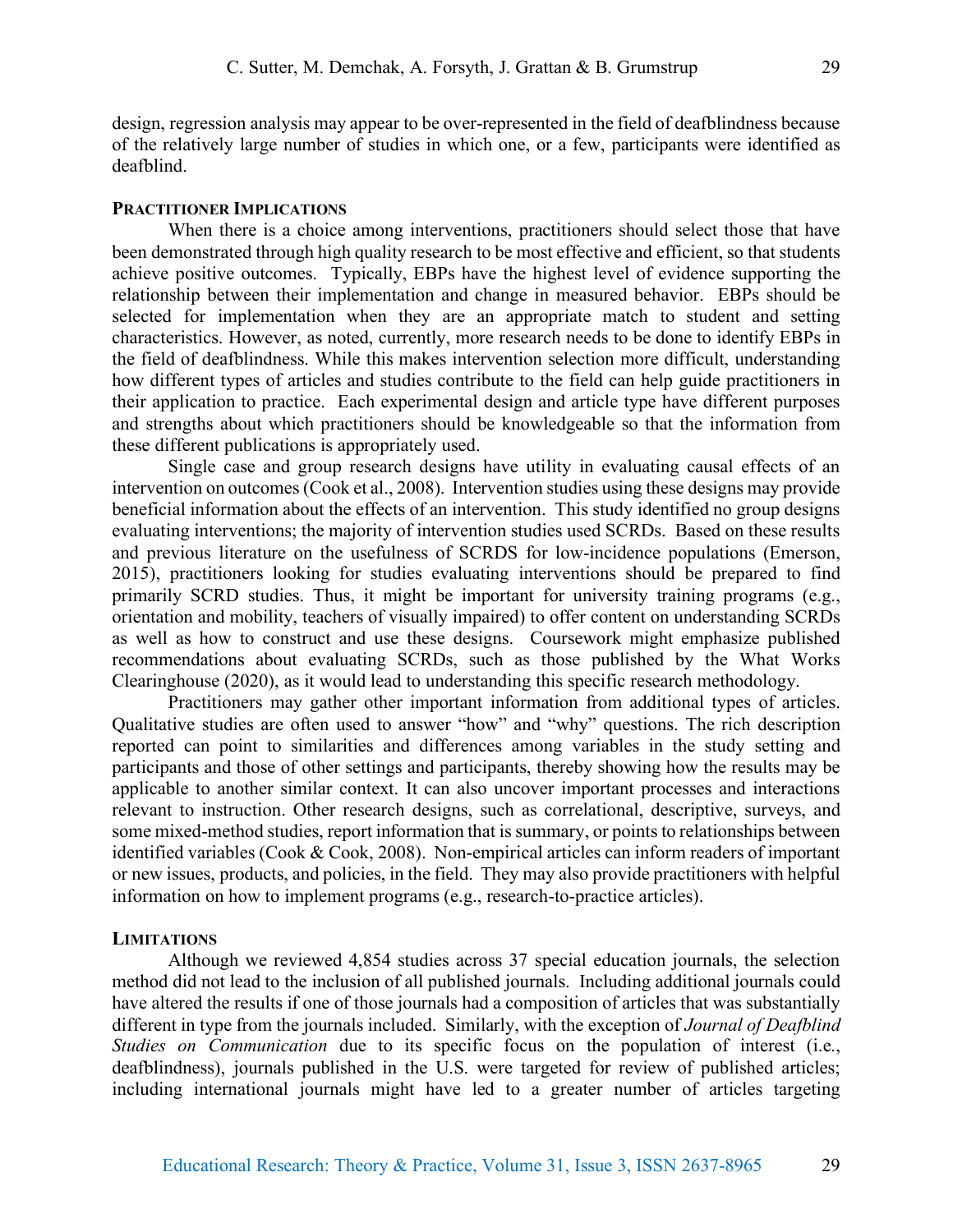deafblindness. Specifically, the *British Journal of Visual Impairment and Blindness* could have contained relevant articles for the current descriptive study. It is a limitation that we focused on journals published in the U.S., with the exception of the one journal that targeted deaflindness, instead of including other English Language journals.

All studies in reviewed journal volumes that included at least one individual with deafblindness were included in this work. Based on this criterion, several large-scale studies using regression analyses or comparison designs were included. These studies included large numbers of participants with disabilities across all IDEA categories, including some individuals who were deafblind. Inclusion of these studies increased the count of studies using quantitative research designs, specifically regression analysis.

Another limitation is that we included all articles published in peer-reviewed journals. It is possible that some of those articles might not have been peer-reviewed (e.g., commentaries). The decision was made to include all articles because it was impossible to know if an editor had solicited particular articles outside of the typical peer-review process of a journal. As a result, some articles in our count might not have been peer-reviewed even though the journal is designated as being peer-reviewed.

An additional limitation is that the current study did not focus on the quality of the empirical studies, as such a review went beyond the scope of this study. Systematic reviews targeting specific interventions and focusing on the quality of studies, potentially using *What Works Clearinghouse* criteria, could be conducted to add to the literature regarding EBPs.

## **FUTURE RESEARCH**

Future research might examine trends in research methodology and article types published, similar to the descriptive study conducted by Carter and colleagues (2013). For example, additional volumes of the five key journals identified in the area of deafblindness, prior to and following the 6-year review period, might be examined. The types of articles and research methodologies in the literature could be aggregated and compared to detect changes over time. It could be of interest to examine changes in policy and practice that correspond with changes in research and publication trends.

Another possible area of research is an evaluation of the number of EBPs that are identified in the research literature over time. As a greater number of intervention studies are published, do the number of identified EBPs also increase? Is there a corresponding change in implementation of EBPs in educational settings?

## **CONCLUSION**

Peer-reviewed publications are a key means of informing the field about effective strategies and for influencing policy. Research in the area of deafblindness is over-represented as compared to percentage of students identified as deafblind; it was encouraging that a majority of publications were empirical studies. Unfortunately, a small number of these studies targeted interventions. Intervention studies are most likely, in comparison to other studies, to influence instructional practices and outcomes for individuals eligible under IDEA as deafblind. Even though the present study did not focus on quality of research, we call for increased high quality intervention studies in the area of deafblindness and that research findings are presented in such a way that practitioners can implement strategies in applied settings with high fidelity.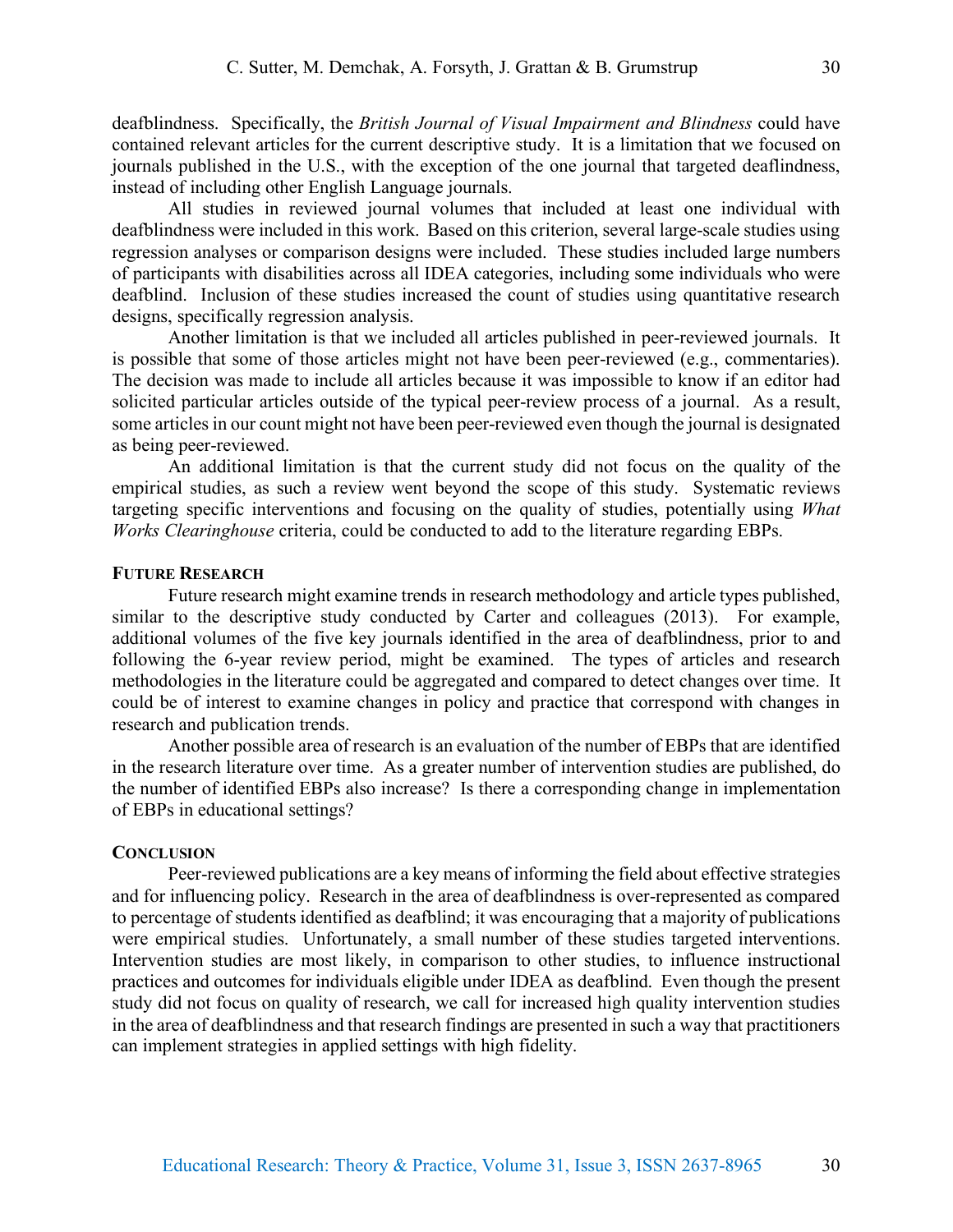## **REFERENCES**

- Brock, M. E., Bottema-Beutel, K., Bartholomew, A., Boehm, T. L., & Cease-Cook, J. (2013). Methodological trends in secondary education and transition research: Looking backward and moving forward*. Career Development and Transition for Exceptional Individuals, 36*, 15-24.
- Carter, E. W., Brock, M. E., Bottema-Beutel, K., Bartholomew, A., Boehm, T. L., & Cease-Cook, J. (2013). Methodological trends in secondary education and transition research: Looking backward and moving forward. *Career Development and Transition for Exceptional Individuals*, *36*, 15–24.
- Cook, B. G., & Cook, L. (2008). Nonexperimental quantitative research and its role in guiding instruction. *Intervention in School and Clinic, 44*, 98-104.
- Cook, L., Cook, B. G., Landrum, T. J., & Tankersley, M. (2008). Examining the role of group experimental research in establishing evidence-based practices. *Intervention in School and Clinic, 44*, 76-82.
- Dunlap, G., Clarke, S., & Steiner, M. (1999). Intervention research in behavioral and developmental disabilities: 1980-1997. *Journal of Positive Behavior Interventions, 1*, 170- 180.
- Emerson, R. W. (2015). Visual analysis in single-subject research. *Journal of Visual Impairment and Blindness, 109,* 422-424.
- Ferrell, K. A., Bruce, S., & Luckner, J. L. (2014). *Evidence-based practices for students with sensory impairments* (Document No. IC-4). Retrieved from University of Florida, Collaboration for Effective Educator, Development, Accountability, and Reform Center website: http://ceedar.education.ufl.edu/tools/innovation-configurations/
- Hammond, D., & Gast, D.L. (2010). Descriptive analysis of single subject research designs: 1983- 2007. *Education and Training in Autism and Developmental Disabilities, 45*, 187-202.
- Holbrook, M. C. (2015). Renewing and refreshing knowledge base of the field of visual impairment: A call to action. *Journal of Visual Impairment and Blindness, 109, 159-162*.
- Ivy, S. E., & Hatton, D. D. (2014). Teaching skill Acquisition to individuals with blindness: A systematic review of response-prompting procedures*. International Review of Research in Developmental Disabilities, 46*, 55-100.
- Mastropieri, M. A., Berkeley, S., McDuffie, K. A., Graff, H., Marshak, L., Conners, N. A., Diamond, C. m., Simpkins, P. Bowdey, F. R., Fulcher, A., Scruggs, T. E., & Cuenca-Sanchez, Y. (2009). What is published in the field of special education? An analysis of 11 prominent journals. *Exceptional Children, 76*, 95-109.
- McFarland, L., Williams, J., & Miciak, J. (2013). Ten years of research: A systematic review of three referred LD journals. *Learning Disabilities Research & Practice, 28*(2), 60-69.
- Mills, G. E., & Gay, L. R. (2016). *Educational research* (11<sup>th</sup> ed.). Boston: Pearson.
- National Center on Deaf-Blindness (2015). *The 2014 National Child Count of Children and Youth who are Deaf-Blind.* Retrieved from https://91372e5fba0d1fb26b72- 13cee80c2bfb23b1a8fcedea15638c1f.ssl.cf1.rackcdn.com/cms/2013\_DBCC\_Report\_362 .pdf
- National Center on Deaf-Blindness (2018). *The 2017 National Child Count of Children and Youth who are Deaf-Blind.* Retrieved from http://cb4cb5aa6990be188aff-8017fda59b77ece717432423a4f3bbdf.r43.cf1.rackcdn.com/2017-National-Deaf-Blind-Child-Count-Report-FINAL.pdf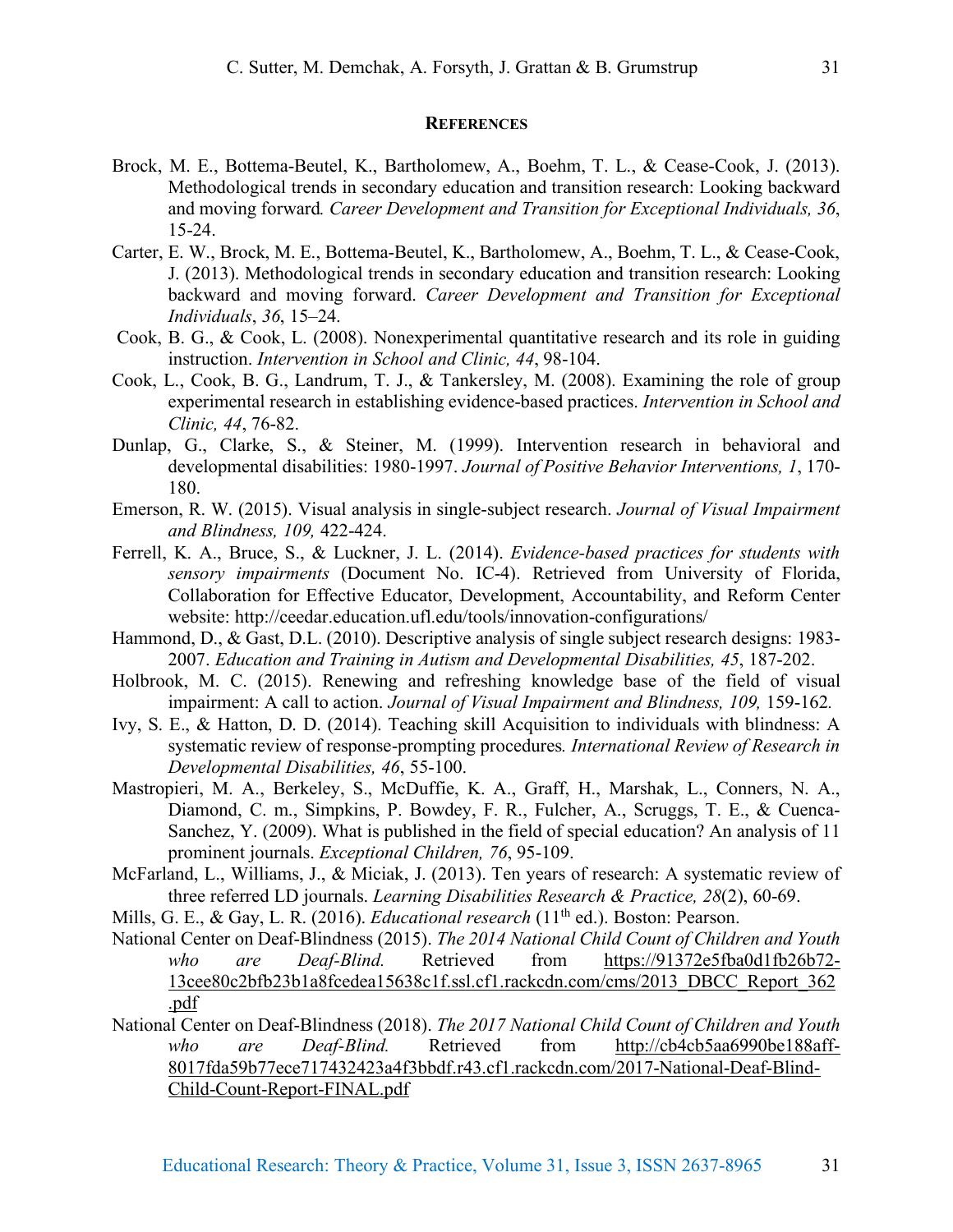- Parker, A. T. (2009). Orientation and mobility with persons who are deaf-blind: An initial examination of single-subject design research. *Journal of Visual Impairment and Blindness, 103*, 372-377.
- Parker, R. I., Brossart, D. F., Vannest, K. J., Long, J. R., De-Alba, R. G., Baugh, F. F., & Sullivan, J. R. (2005). Effect sizes in single case research: How large is large? *School Psychology Review, 34*, 116-132.
- Parker, A. T., & Ivy, S. E. (2014). Communication development of children with visual impairment and deafblindness: A synthesis of intervention research. *International Review of Research in Developmental Disabilities, 46*, 101-143.
- Parker, R. I., Vannest, K. J., Davis, J. L., & Sauber, S. B. (2011). Combining nonoverlap and trend for single-case research: Tau U. *Behavior Therapy, 42*, 284-299.
- Rakap, S. (2015). Effect sizes as result interpretation aids in single-subject experimental research: Description and application of four nonoverlap methods. *British Journal of Special Education*, *42*(1), 11-33. doi:10.1111/1467-8578.12091
- U.S. Department of Education, National Center for Education Statistics. (2016). *Digest of Education Statistics, 2015*. Retrieved from https://nces.ed.gov/fastfacts/display.asp?id=64
- U.S. Department of Education. Institute of Education Sciences, National Center for Education Statistics. (2017). *Table 204.30. Children 3 to 21 years old served under Individuals with Disabilities Education Act (IDEA), Part B, by type of disability: Selected years, 1976-77 through* 2015-16. Retrieved from https://nces.ed.gov/programs/digest/d17/tables/dt17\_204.30.asp
- What Works Clearinghouse (2020). Single-case design studies. *Standards Handbook Version 4.1* Retrieved from https://ies.ed.gov/ncee/wwc/Docs/referenceresources/WWC-Standards-Handbook-v4-1-508.pdf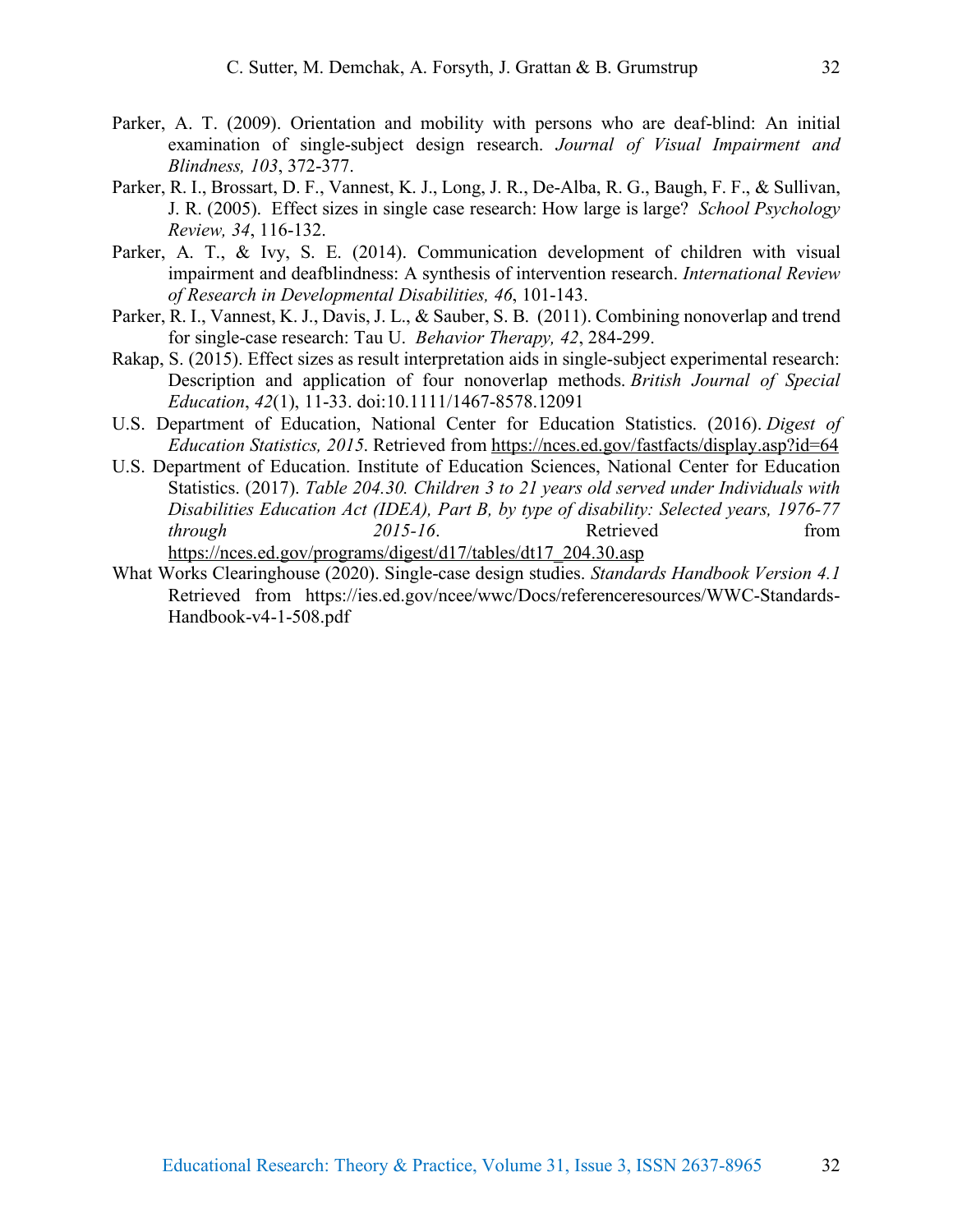|    | <b>Included Journals</b>                                                         |                                                             |                                                              |                                                                                                                    |                                                                                                                |
|----|----------------------------------------------------------------------------------|-------------------------------------------------------------|--------------------------------------------------------------|--------------------------------------------------------------------------------------------------------------------|----------------------------------------------------------------------------------------------------------------|
|    | Journal                                                                          | <b>Total Number</b><br>of Articles<br>Reviewed<br>2012-2014 | <b>Total Number</b><br>of Articles<br>Reviewed 2015-<br>2017 | Number of<br><b>Empirical Studies</b><br>on Deafblindness<br>with IDEA<br>Eligible<br>Participants in<br>2012-2014 | Number of<br>Empirical<br>Studies on<br>Deafblindness<br>with IDEA<br>Eligible<br>Participants in<br>2015-2017 |
| 1. | American Annals of<br>the Deaf*                                                  | 93                                                          | 109                                                          |                                                                                                                    | $\overline{4}$                                                                                                 |
| 2. | American Journal on<br>Audiology                                                 | 136                                                         | $\boldsymbol{0}$                                             |                                                                                                                    |                                                                                                                |
| 3. | American Journal on<br>Intellectual and<br>Developmental<br><b>Disabilities</b>  | 104                                                         | $\boldsymbol{0}$                                             |                                                                                                                    |                                                                                                                |
| 4. | American Journal of<br>Speech Language<br>Pathology                              | 161                                                         | $\boldsymbol{0}$                                             |                                                                                                                    |                                                                                                                |
| 5. | Augmentative and<br>Alternative<br>Communication*                                | 84                                                          | 81                                                           | $\overline{2}$                                                                                                     | $\boldsymbol{0}$                                                                                               |
| 6. | <b>Autism Insights</b>                                                           | 10                                                          | $\boldsymbol{0}$                                             |                                                                                                                    |                                                                                                                |
| 7. | Autism Research and<br>Treatment                                                 | 71                                                          | $\boldsymbol{0}$                                             |                                                                                                                    |                                                                                                                |
| 8. | <b>Behavioral Disorders</b>                                                      | 62                                                          | $\boldsymbol{0}$                                             |                                                                                                                    |                                                                                                                |
| 9. | Communication<br>Disorders Quarterly*                                            | 76                                                          | 78                                                           |                                                                                                                    | $\boldsymbol{0}$                                                                                               |
|    | 10. Developmental<br><b>Disabilities Research</b><br><b>Reviews</b>              | 19                                                          | $\boldsymbol{0}$                                             |                                                                                                                    |                                                                                                                |
|    | 11. Education and<br>Training in Autism<br>and Developmental<br>Disabilities     | 129                                                         | $\boldsymbol{0}$                                             | $\mathbf{1}$                                                                                                       |                                                                                                                |
|    | 12. Exceptional Children                                                         | 82                                                          | $\boldsymbol{0}$                                             | $\overline{2}$                                                                                                     |                                                                                                                |
|    | 13. Focus on Autism and<br>Developmental<br>Disabilities                         | 62                                                          | $\boldsymbol{0}$                                             |                                                                                                                    |                                                                                                                |
|    | 14. Intellectual and<br>Developmental<br><b>Disabilities</b>                     | 132                                                         | $\boldsymbol{0}$                                             | $\overline{2}$                                                                                                     |                                                                                                                |
|    | 15. Insight: Research and<br>Practice in Visual<br>Impairment and<br>Blindness** | 23                                                          | NA                                                           |                                                                                                                    | NA                                                                                                             |

## **Appendix**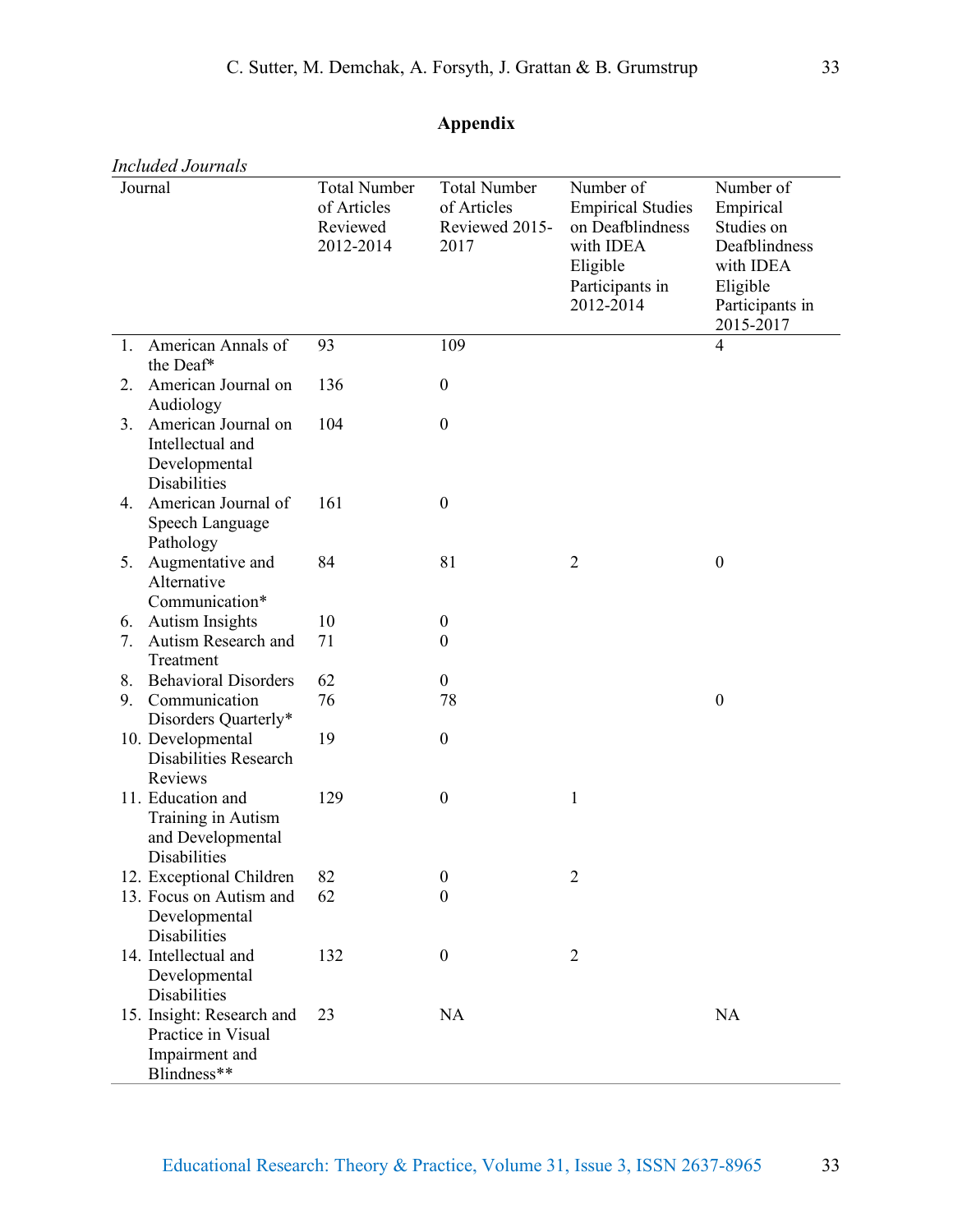| Journal                                                             | <b>Total Number</b><br>of Articles<br>Reviewed<br>2012-2014 | <b>Total Number</b><br>of Articles<br>Reviewed 2015-<br>2017 | Number of<br><b>Empirical Studies</b><br>on Deafblindness<br>with IDEA<br>Eligible<br>Participants in<br>2012-2014 | Number of<br>Empirical<br>Studies on<br>Deafblindness<br>with IDEA<br>Eligible<br>Participants in<br>2015-2017 |
|---------------------------------------------------------------------|-------------------------------------------------------------|--------------------------------------------------------------|--------------------------------------------------------------------------------------------------------------------|----------------------------------------------------------------------------------------------------------------|
| 16. Journal of Applied<br><b>Behavior Analysis</b>                  | 254                                                         | $\boldsymbol{0}$                                             |                                                                                                                    |                                                                                                                |
| 17. Journal of Autism and<br>Other Developmental<br>Disorders       | 886                                                         | $\boldsymbol{0}$                                             | $\mathbf{1}$                                                                                                       |                                                                                                                |
| 18. Journal of Deafblind<br>Studies on<br>Communication*            | <b>NA</b>                                                   | 25                                                           | NA                                                                                                                 | 3                                                                                                              |
| 19. Journal of Deaf<br><b>Studies and Deaf</b><br>Education         | 118                                                         | 1                                                            | 3                                                                                                                  | $\mathbf{1}$                                                                                                   |
| 20. Journal of<br>Developmental and<br><b>Physical Disabilities</b> | 142                                                         | $\boldsymbol{0}$                                             | $\overline{2}$                                                                                                     |                                                                                                                |
| 21. Journal of Early<br>Intervention                                | 44                                                          | $\boldsymbol{0}$                                             |                                                                                                                    |                                                                                                                |
| 22. Journal of Emotional<br>and Behavioral<br>Disorders             | 54                                                          | $\boldsymbol{0}$                                             |                                                                                                                    |                                                                                                                |
| 23. Journal of Learning<br>Disabilities                             | 134                                                         | $\boldsymbol{0}$                                             |                                                                                                                    |                                                                                                                |
| 24. Journal of Positive<br><b>Behavior Supports</b>                 | 70                                                          | $\mathbf{0}$                                                 |                                                                                                                    |                                                                                                                |
| 25. Journal of Special<br>Education                                 | 60                                                          | $\boldsymbol{0}$                                             | 3                                                                                                                  |                                                                                                                |
| 26. Journal of Speech,<br>Language, and<br>Hearing Research         | 475                                                         | $\boldsymbol{0}$                                             |                                                                                                                    |                                                                                                                |
| 27. Journal of Visual<br>Impairment $\&$<br>Blindness*              | 171                                                         | 209                                                          | 9                                                                                                                  | 5                                                                                                              |
| 28. Language, Speech,<br>and Hearing Services<br>in Schools         | 111                                                         | $\boldsymbol{0}$                                             | 1                                                                                                                  |                                                                                                                |
| 29. Learning Disabilities<br>Research and Practice                  | 66                                                          | $\boldsymbol{0}$                                             |                                                                                                                    |                                                                                                                |
| 30. Learning Disability<br>Quarterly                                | 69                                                          | $\theta$                                                     |                                                                                                                    |                                                                                                                |
| 31. Physical Disabilities:<br>Education and<br>Related Services***  | 12                                                          | $\overline{0}$                                               |                                                                                                                    |                                                                                                                |
| 32. Remedial and Special<br>Education                               | 101                                                         | $\boldsymbol{0}$                                             | $\overline{2}$                                                                                                     |                                                                                                                |